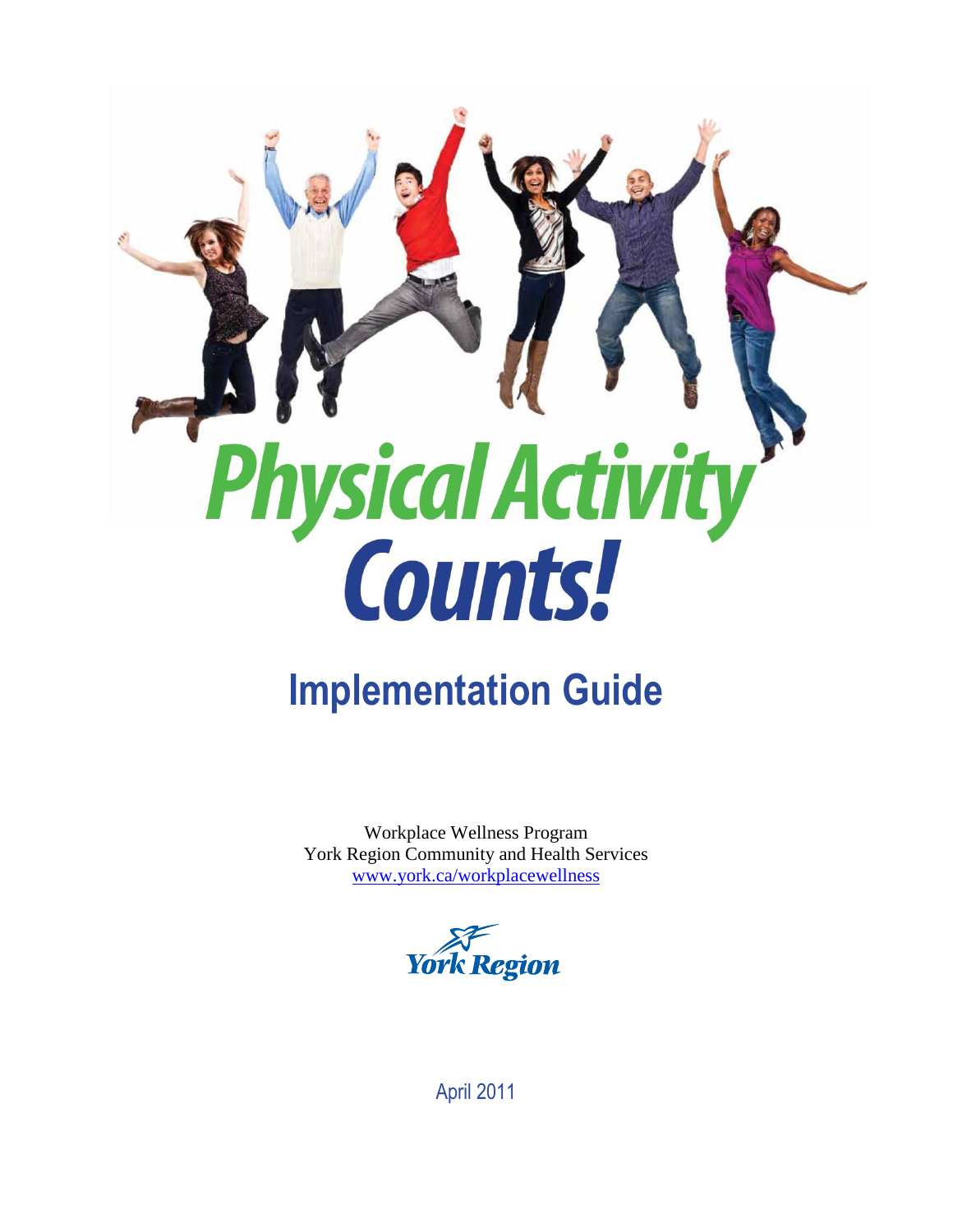# **Physical Activity Counts!**

Making physical activity a regular part of the day is good for both the mind and the body. Participation in the *Physical Activity Counts!* **(PAC) Challenge** is an effective way to incorporate physical activity into the daily routine of your employees. The challenge introduced in this guide serves as a valuable component of a comprehensive physical activity program that may be effectively delivered in a workplace setting. It provides employees with encouragement, incentive, motivation and skill building opportunities to increase their physical activity levels and positively impact their overall health. Workplaces are encouraged to incorporate additional educational activities, develop policies and create supportive environments to sustain the behaviour changes their employees have initiated through this challenge.

## **Using PAC to create a workplace challenge**

Using the *Physical Activity Counts!* resource package to develop a workplace challenge is a great way to create excitement and engage employees in activities. The resources in the package can be customized to suit the needs and interests of your workplace. The PAC Challenge can be run either as an individual or a team event that can last one week or longer (see sample calendar below).

| Sun                                     | Mon                                                                                              | Tue                                                                                             | Wed                                                                | Thu                             | Fri                                                                                                        | Sat                      |
|-----------------------------------------|--------------------------------------------------------------------------------------------------|-------------------------------------------------------------------------------------------------|--------------------------------------------------------------------|---------------------------------|------------------------------------------------------------------------------------------------------------|--------------------------|
| 1                                       | $\overline{2}$<br>WEEK <sub>1</sub><br>The Challenge<br>Begins: start<br>keeping score<br>today! | 3<br>Office team<br>sport 7-8 pm                                                                | 4<br>Yoga class:<br>$12:30 - 1$ pm<br>or walking<br>club (indoor)  | 5                               | 6<br>Week 1 ends:<br>total your<br>score and<br>submit to<br>coordinator<br>by end of day                  | 7                        |
| 8                                       | 9<br>WEEK <sub>2</sub><br>* begin a new<br>score sheet<br>today                                  | 10<br>Office team<br>sport 7-8 pm                                                               | 11<br>Yoga class:<br>$12:30 - 1$ pm<br>Or walking<br>club (indoor) | 12<br>Prize draw<br>from week 1 | 13<br>Week 2 ends:<br>total your<br>score and<br>submit to<br>coordinator<br>by end of day                 | 14<br>Valentine's<br>Dav |
| 15<br>National Flag<br>of Canada<br>Day | 16<br>Family Day                                                                                 | 17<br>WEEK <sub>3</sub><br>* begin a new<br>score sheet<br>today<br>Office team<br>sport 7-8 pm | 18<br>Yoga class:<br>$12:30 - 1$ pm<br>or walking<br>club (indoor) | 19<br>Prize draw<br>from week 2 | 20<br>Week 3 ends:<br>total your<br>score and<br>submit to<br>coordinator<br>by end of day                 | 21                       |
| 22                                      | 23<br>WEEK 4<br>* begin a new<br>score sheet<br>today                                            | 24<br>Office team<br>sport 7-8 pm                                                               | 25<br>Yoga class:<br>$12:30 - 1$ pm<br>or walking<br>club (indoor) | 26<br>Prize draw<br>from week 3 | 27<br>Physical<br>Activity<br>Counts<br>Challenge<br>ends<br>Grand prize<br>draw from all<br>score sheets! | 28                       |
| March 1                                 | March <sub>2</sub>                                                                               |                                                                                                 |                                                                    |                                 |                                                                                                            |                          |

## **Sample: Physical Activity Counts! Calendar**

York Region Community and Health Services Workplace Wellness Program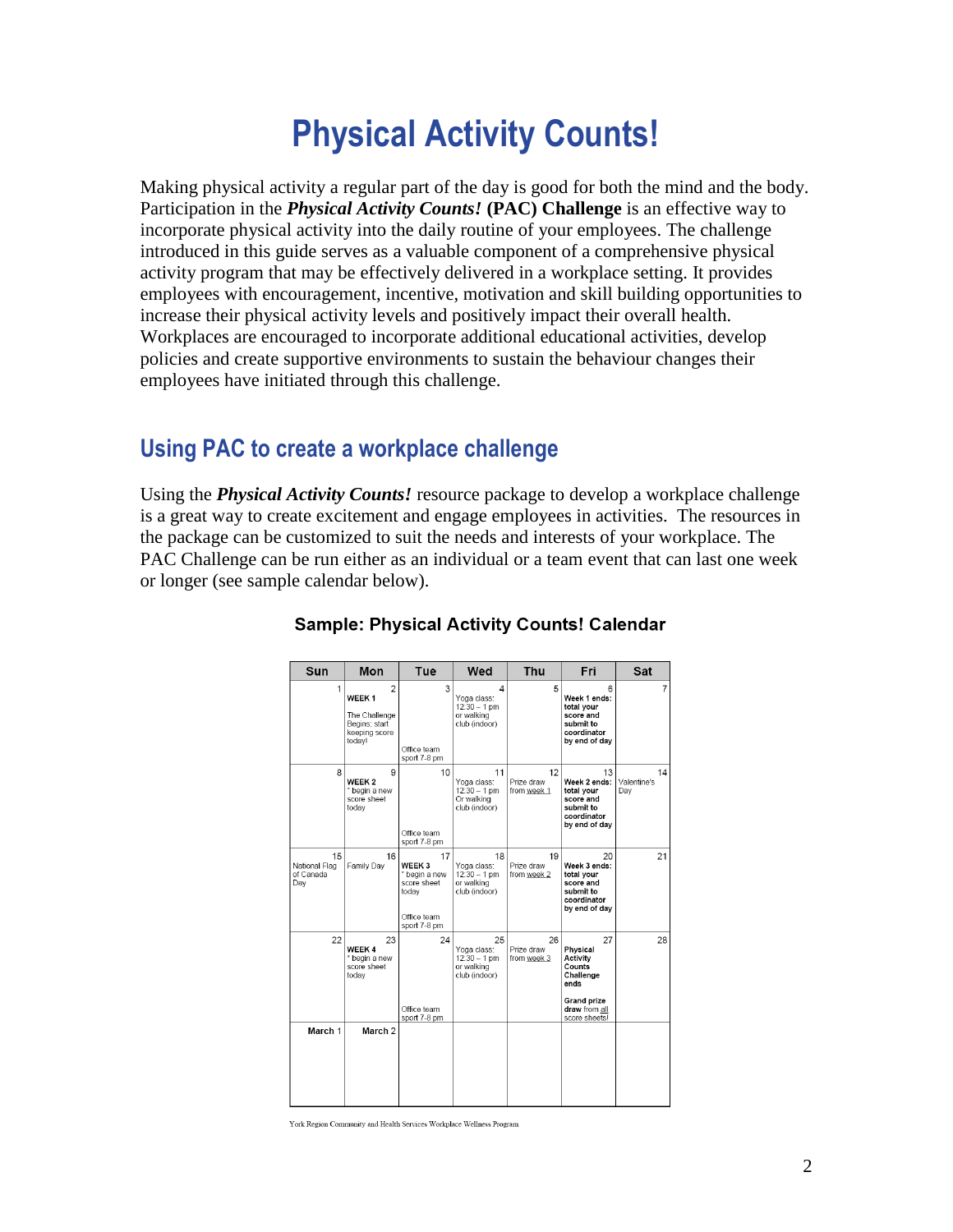A key component of any successful challenge is to market it. Ensure employees are aware of the challenge and offer incentives, if possible, to increase interest and involvement. Incentives can be provided in a variety of ways depending upon budget and challenge style. For example, some workplaces will offer a day off with pay to a winner of a challenge while others will provide a physical prize such as a lunch bag, or gift card. If you are running a team challenge, a paid lunch at a local healthy restaurant could be a wonderful option.

It's important to collect completed score sheets weekly and keep participants motivated with ongoing messaging utilizing email and voicemail or prize draws.

At the end of the challenge it is helpful to have employees complete the evaluation which will provide you with valuable feedback. Please distribute copies of the attached participants' evaluation form to employees and return completed forms to your workplace wellness representative.

York Region's Workplace Wellness team can offer suggestions and support to help make your **PAC Challenge** a success for both you and your employees. If you have any questions, please don't hesitate to contact us: Linh Lee, 905-940-1787, ext. 4228, [linh.lee@york.ca](mailto:linh.lee@york.ca) or Belinda Lui, 905-940-1787, ext. 4226, [belinda.lui@york.ca.](mailto:belinda.lui@york.ca)

## **Your Physical Activity Counts (PAC) package includes the following:**

- Instruction documentation
- $\bullet$  8.5" x 11" **PAC** poster
- 2 **PAC** score sheet pads (50 score sheets per pad)
- Business card of your public health nurse
- Select York Region Physical Activity and Active Transportation resources

The appendix includes:

- Sample voicemail messaging
- Sample email messaging
- Sample "Stairway to Health" posters
- List of physical activity websites
- **PAC** evaluation

## **Set-up and marketing the PAC Challenge**

After reviewing the resource package, attach a pad of score sheets (included in your package) to the **PAC** poster in the designated space. Place the poster in a highly visible area where employees tend to meet or pass on a regular basis such as a lunch room, water cooler, printer or copier. Utilize the voicemail and email messaging to introduce employees to the *Physical Activity Counts!* **Challenge,** let them know where the poster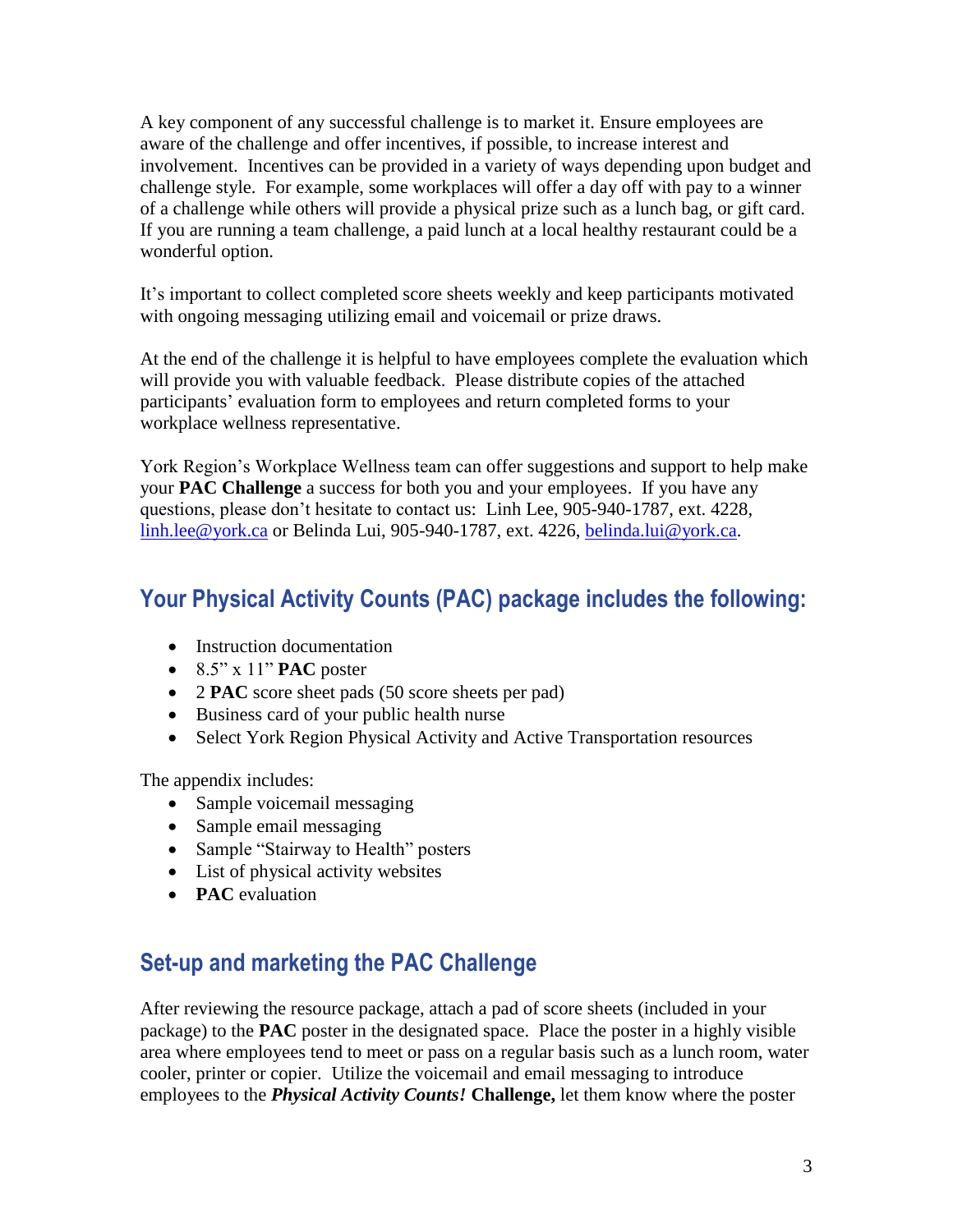can be found and what they should do with the tear off score sheets. Another great idea is to include a single score sheet with pay slips to ensure that all staff are aware of the program.

The pad format of **PAC** makes score sheets readily available without creating pressure or obligation on the part of the employee. An employee may take three or more score sheets at different times before they actually record a point. This is normal and should not be discouraged, as it is part of the behavioural change process.

*(See sample poster below)*

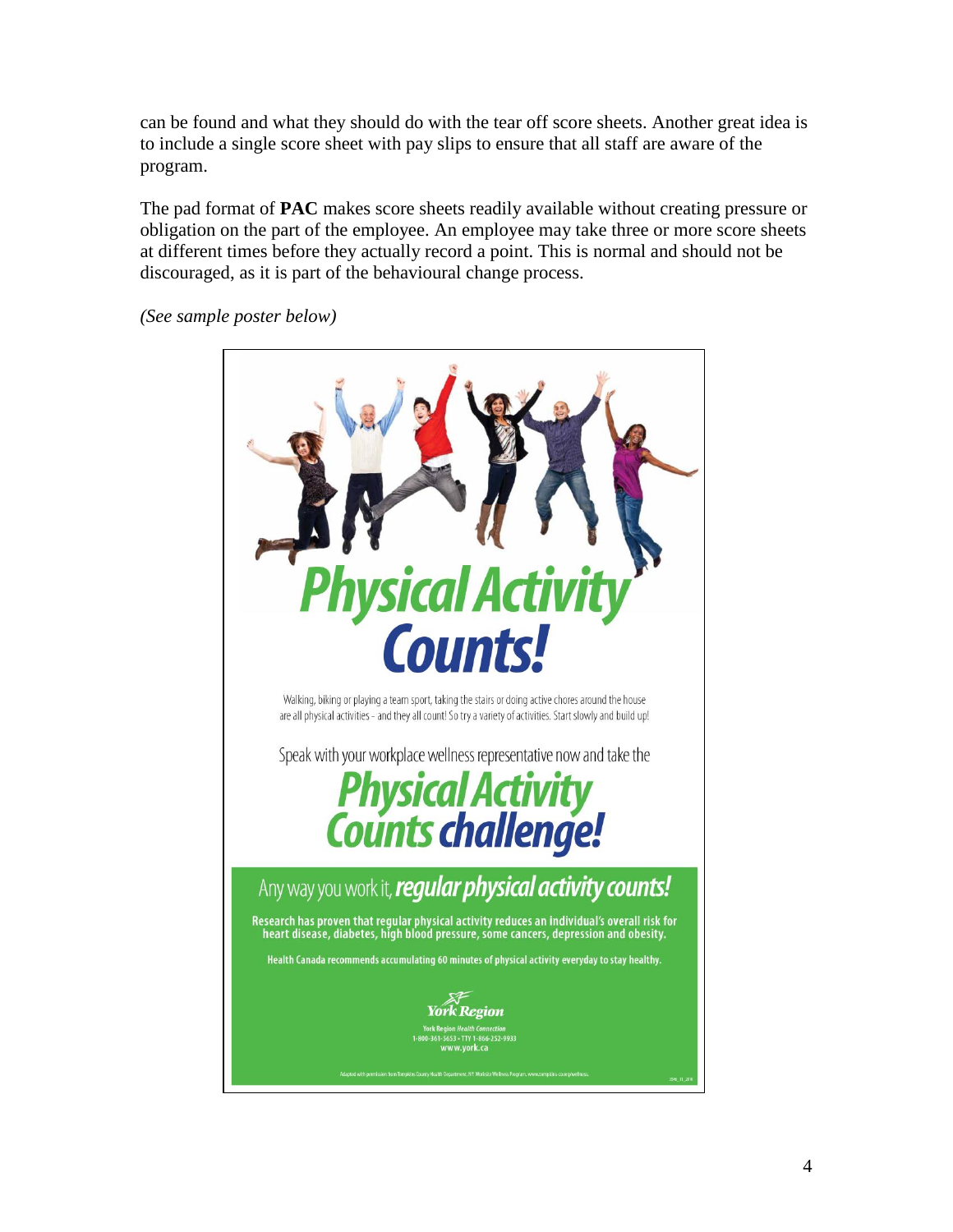## **How to use the score sheets**

The score sheet is designed to track physical activity (PA) in blocks of 10 minutes. Employees can participate in a number of physical activities that interest them (some suggestions are listed on the score sheet). The employee is to record one point in each square for each 10 minutes of an activity completed. At the end of the week, each number in a square is counted as 1 point for a possible 6 points in one day and added up to get a weekly point tally. A new score sheet is used each week.

*(See sample score sheet below)*

| York Region                                                                                                      | <b>SCORE SHEET</b>                                                                                                                     |       |     |     |     |                     |     |     |
|------------------------------------------------------------------------------------------------------------------|----------------------------------------------------------------------------------------------------------------------------------------|-------|-----|-----|-----|---------------------|-----|-----|
| <b>Physical Activity Counts!</b><br><b>CHALLENGE</b>                                                             |                                                                                                                                        |       |     |     |     |                     |     |     |
| Record one point in each box for every 10 minutes<br>of physical activity you complete. The new physical         | Mark daily activities down columns.<br>Point <b>GUAL</b><br>Record 1 point for every 10 minutes of physical activity.<br>for this week |       |     |     |     |                     |     |     |
| activity quidelines recommend accumulating 150<br>minutes of moderate to vigorous physical activity per<br>week. | <b>Activities</b>                                                                                                                      | Mon l | Tue | Wed | Thu | Fri                 | Sat | Sun |
| Examples of moderate intensity physical activities include:                                                      |                                                                                                                                        |       |     |     |     |                     |     |     |
| <b>Easy walking</b> (5 km/h or about 1,000<br>steps, in 10 minutes)                                              |                                                                                                                                        |       |     |     |     |                     |     |     |
| <b>Active cleaning chores</b><br><b>Biking</b> (road, trail or stationary)                                       |                                                                                                                                        |       |     |     |     |                     |     |     |
| <b>Stair walking</b>                                                                                             |                                                                                                                                        |       |     |     |     |                     |     |     |
| Jogging                                                                                                          |                                                                                                                                        |       |     |     |     |                     |     |     |
| Jumping rope or other in-place aerobics<br>Active yard work (shovelling, raking,<br>gardening, etc.)             |                                                                                                                                        |       |     |     |     |                     |     |     |
| Active team sports (soccer, basketball,<br>squash, curling, etc.)                                                |                                                                                                                                        |       |     |     |     | <b>TOTAL</b> points |     |     |
| <b>Swimming laps</b>                                                                                             |                                                                                                                                        |       |     |     |     | for this week       |     |     |

For replacement score sheet pads, please contact your York Region Workplace Wellness Team representative (see business card in PAC package).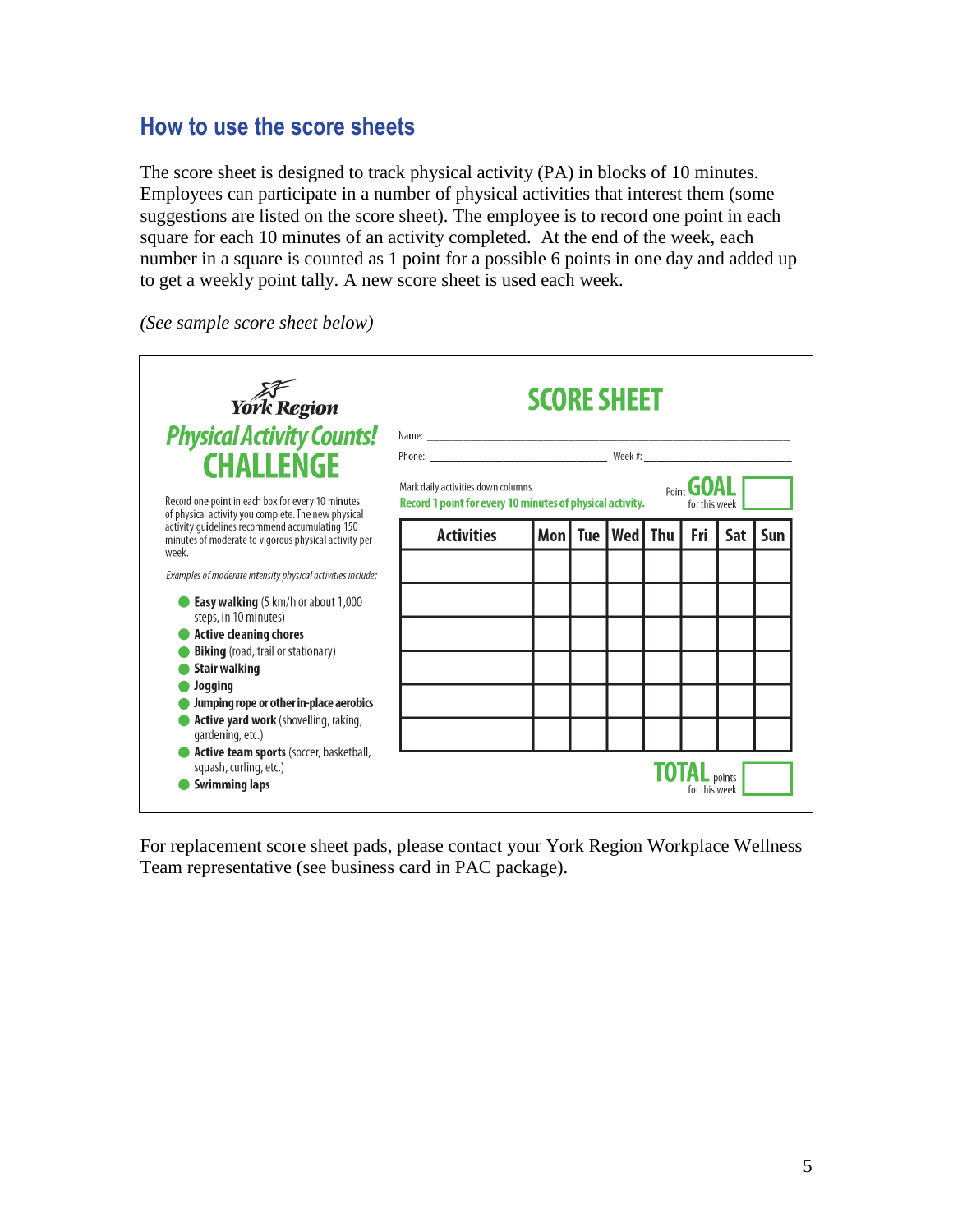## **Appendix**

## **1. Sample voice mail messaging:**

#### *Sample voice mail reminder relating to start date*

## **Physical Activity Counts! Challenge**

Hi (team/office),

This is (your name). I would like to remind everyone that the Physical Activity Counts! Challenge will begin next week starting on \_\_\_\_\_\_(date) and will end on \_\_\_\_\_\_\_(date). This is going to be fun and exciting! There will be prizes awarded for participation and the person who accumulates the highest score will win a grand prize - (example). So grab a score sheet and get ready to record your daily physical activities. Please feel free to contact me at ext.\_\_\_\_\_ if you have any questions or need more information.

Coordinator's name

\_\_\_\_\_\_\_\_\_\_\_\_\_\_\_\_\_\_\_\_

## **2. Sample email messaging:**

*Sample email message on 1st day of the challenge:*

## **Physical Activity Counts! Challenge**

Today is the start of the Physical Activity Counts! Challenge! Here are some ways to get started:

- Take a walking break instead of a coffee break
- Take the stairs instead of the elevator
- Bicycle to work
- Stretch at your desk

Remember to record your activities on the score sheet.

Every minute counts towards better health!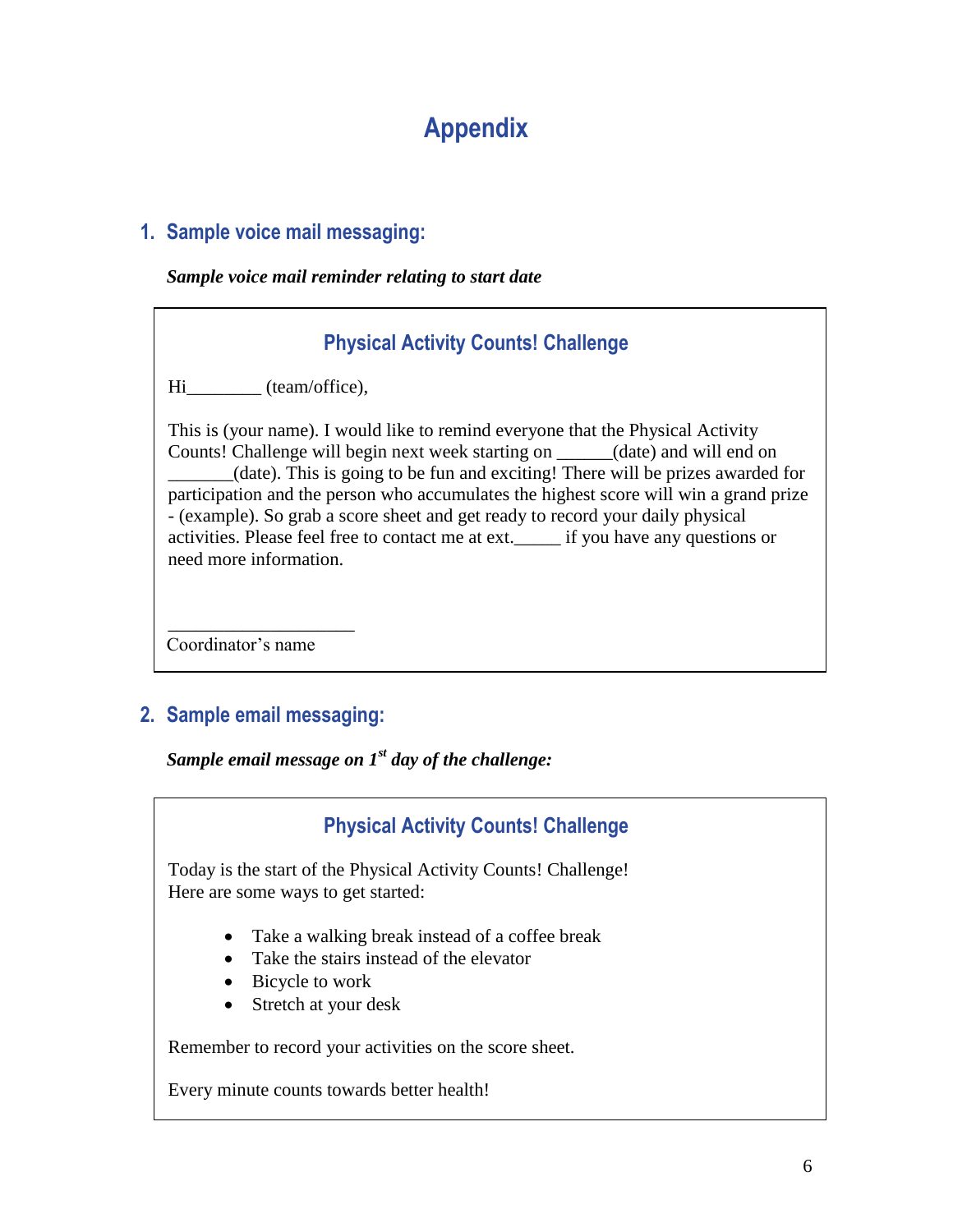### *Sample email message on subsequent days/weeks of the challenge:*



Be active, be fit, and win the challenge!

## **3. Sample posters to encourage stair walking:**

*Place posters at elevators and stairwells:*

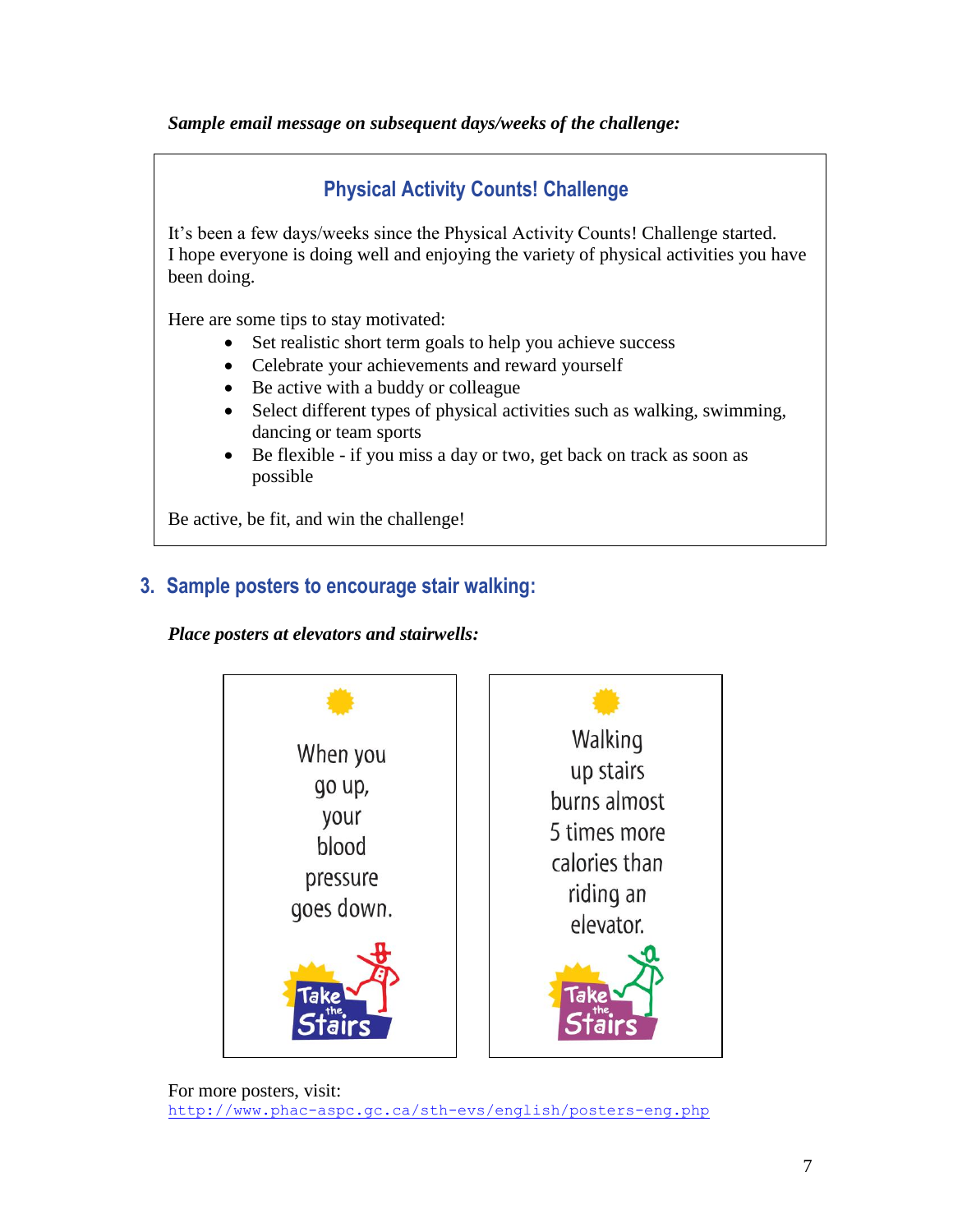## **4. Physical Activity Websites**

#### **Active 2010**

Provincial comprehensive strategy to increase participation in sport and physical activity throughout Ontario. [www.active2010.ca](http://www.active2010.ca/)

#### **Canadian Centre for Occupational Health and Safety**

Provides information, tools and resources to help promote a healthy workplace. [www.ccohs.ca/healthyworkplaces/practitioners.html](http://www.ccohs.ca/healthyworkplaces/practitioners.html)

#### **Health Canada - Healthy Living - Physical Activity**

Includes information, resources and links on physical activity. [www.hc-sc.gc.ca/hl-vs/physactiv/index-eng.php](http://www.hc-sc.gc.ca/hl-vs/physactiv/index-eng.php)

#### **Hike Ontario**

Source of province-wide information and resources about hiking, walking and pedestrian based trail development and management in Ontario. [www.hikeontario.com](http://www.hikeontario.com/)

#### **Public Health Agency of Canada- Active Living at Work**

Provides information on the benefits of being active in the workplace, summarizes the research that has been done, information on what works and how to get started. [www.phac-aspc.gc.ca/pau-uap/fitness/work/index.html](http://www.phac-aspc.gc.ca/pau-uap/fitness/work/index.html)

#### **Public Health Agency of Canada - Canada's Physical Activity Guides to Healthy Active Living**

A guide to help you make wise choices about physical activity - choices that will improve your health, help prevent disease and allow you to get the most out of life. [www.paguide.com](http://www.paguide.com/)

#### **Smart Commute**

Helps local employers and commuters to explore different commuting choices like carpooling, teleworking, transit, cycling, walking or flexible work hours. The goal of Smart Commute is to help make commuting easier, healthier and more enjoyable. [www.smartcommute.ca/](http://www.smartcommute.ca/)

#### **Summer Active/Winter Active**

Encourage Canadians to adopt healthier lifestyles. Search for events in your community and record your participation and/or register your workplace challenge. Download information on how to lead a healthier lifestyle. [www.summeractive.ca/en/default.aspx](http://www.summeractive.ca/en/default.aspx)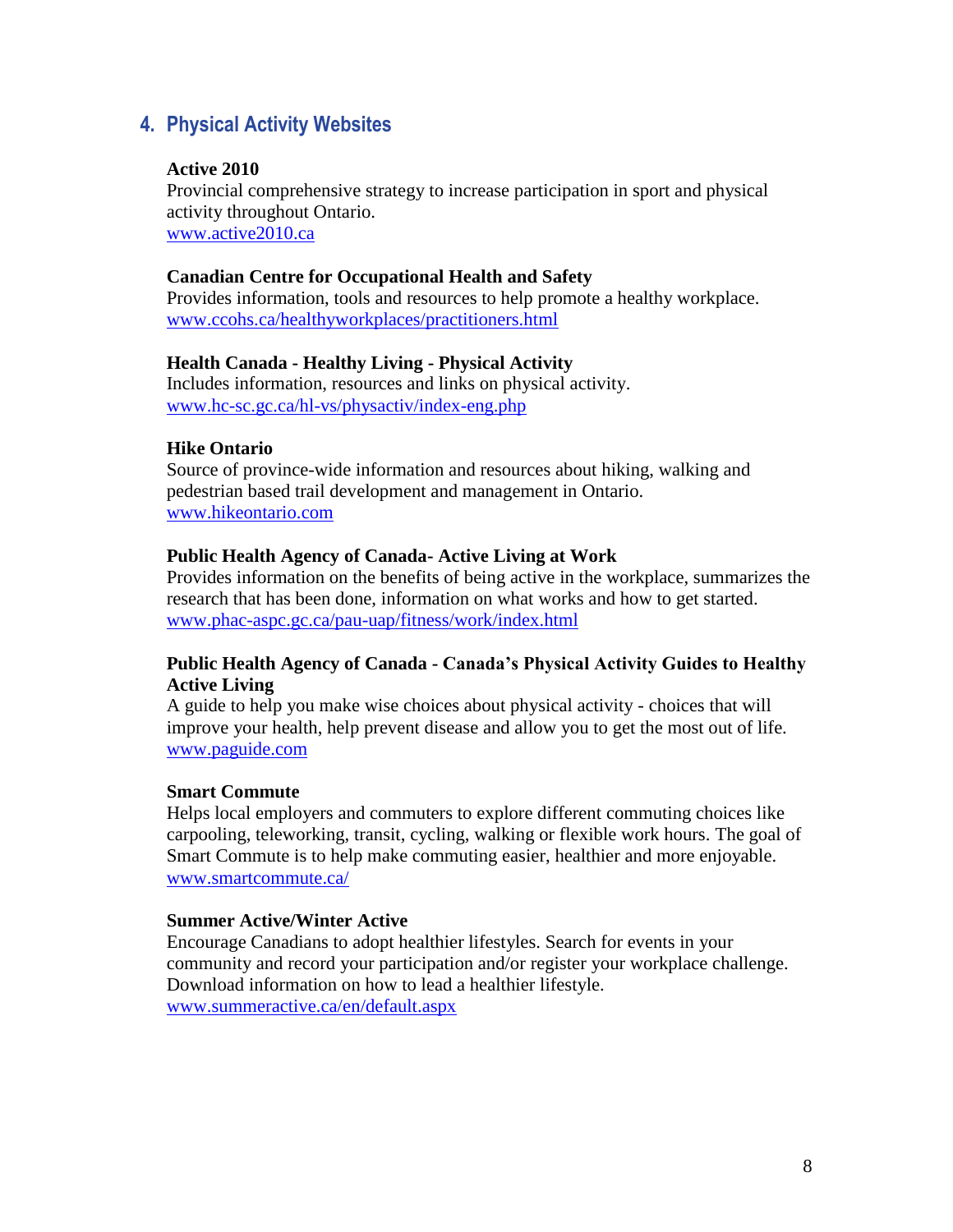#### **World Health Organization - Global Strategy on Diet, Physical Activity and Health**

Includes information sheets on the benefits and myths of physical activity as well as best practice documentation.

[www.who.int/dietphysicalactivity/pa/en/index.html](http://www.who.int/dietphysicalactivity/pa/en/index.html)

### **York Region – Workplace Wellness Program**

Offers many resources to help you put together a personalized comprehensive program for your company. [www.york.ca/workplacewellness](http://www.york.ca/workplacewellness)